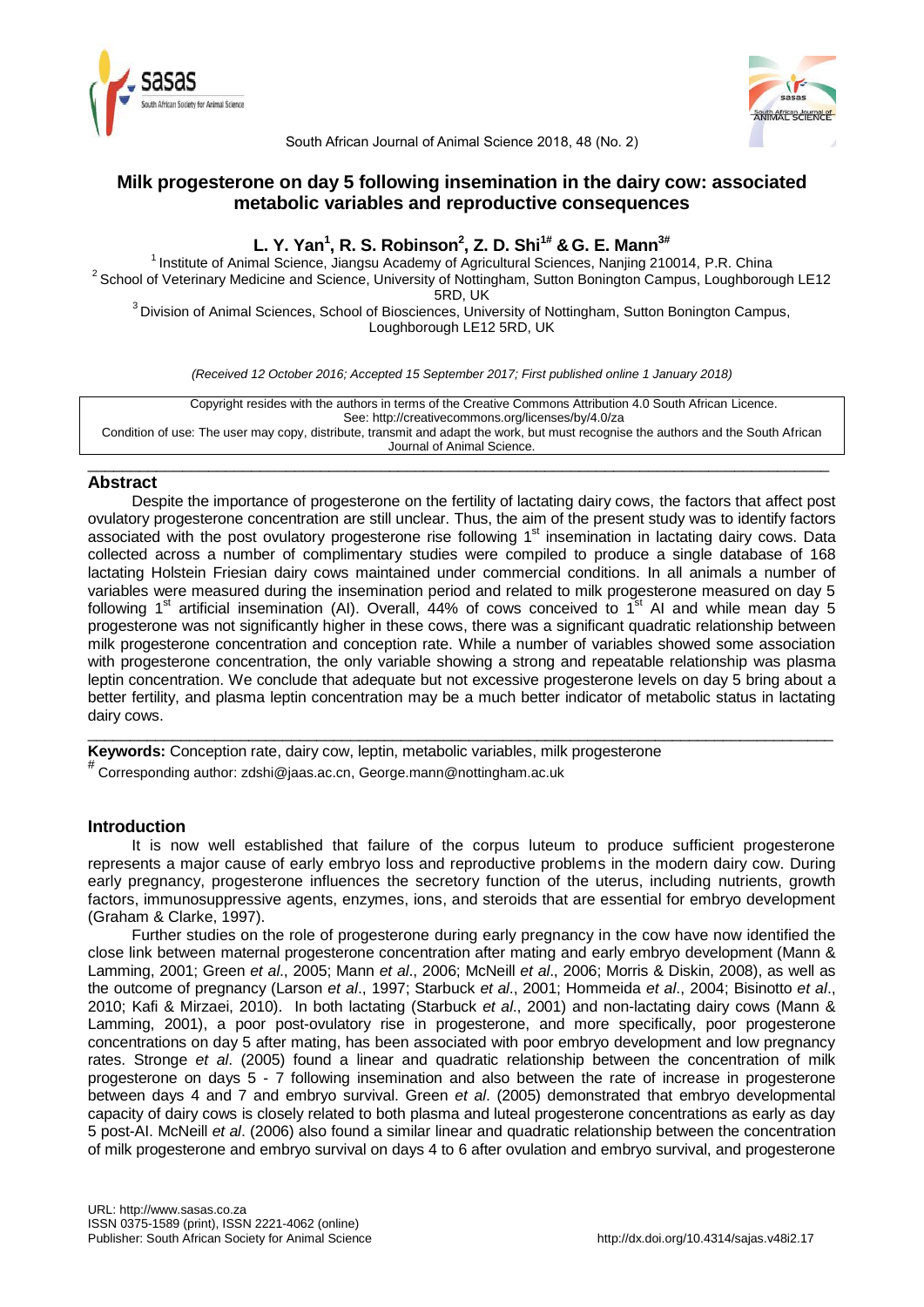concentration on days 4 and 5 were highly predictive of concentrations on days 7 and 6, respectively. This provides evidence that progesterone production is key to the success of early pregnancy in the dairy cow and milk progesterone concentration on day 5 following mating can be used to monitor reproductive function during the post-partum period. Despite the importance of progesterone, many questions remain unanswered surrounding the way in which level of progesterone secretion is controlled during this important time. Studies using milk progesterone analysis to monitor luteal activity have suggested associations between factors such as milk yield and body condition score (BCS) and progesterone concentrations (Mann *et al*., 2005; Bech-Sa`bat *et al*., 2008). However, the mechanisms regulating post-ovulatory progesterone concentration are complex and require further study. Therefore, in the present study, we have investigated the relationship between milk progesterone on day 5 following insemination and a variety of metabolic variables as well as measures of reproductive performance in lactating dairy cows.

### **Material and Methods**

Data from a total of 8 groups of cows spread across 6 herds investigating the relationships between metabolic parameters and reproductive performance in Holstein-Friesian dairy cows in the UK were collated into a single dataset of 168 cows. The cows were spring calving and multiparous, parity ranged from 2 to 6 and were randomly assigned to each group. In all studies, no experimental treatments had been imposed on the animals which were all lactating Holstein Friesian cows maintained within a range of commercial herd environments. Cows were fed various diets comprising a total mixed ration based on grass and maize silage with additional feedstuffs as well as concentrates fed according to yield. Daily feed allowances were adjusted for each cow to at least 110% of intake, to ensure *ad libitum* feeding. All work was conducted under the Animals (Scientific Procedures) Act 1986 with local ethical approval.

Depending on the study, blood samples were collected by venipuncture into heparinised tubes at various 1 to 4 week intervals during the post-partum period and kept on ice until centrifuged and plasma harvested and stored at -20 °C. In the present study, a mean value was determined for each parameter from samples collected between weeks 7 and 15 post-partum (the time period during which 1st AI occurred). In addition, animals were condition scored (on a 1 - 5 scale) and milk yield recorded at various time-points post-partum. Once again, a mean value was determined for each animal based on those measurements made between weeks 7 and 15 post-partum. Cows were artificially inseminated at observed oestrus according to routine farm practice with semen from bulls selected by the farm following a voluntary waiting period of around 7 weeks. In all animals, a milk sample was collected on day 5 following oestrus (day 0) associated with 1st insemination with cows inseminated on the day of oestrus or the following morning.

All samples were analysed for leptin by radioimmunoassay as described by Blache *et al*. (2000) with inter- and intra-assay coefficients of variation of 13.1 and 8.5% respectively and a sensitivity of 0.2 ng/ml. Milk progesterone was measured by radioimmunoassay (Lamming & Bulman, 1976) with a sensitivity of 1 ng/ml and intra- and inter-assay coefficients of variation of 11.3 and 14.2%, respectively. These two analyses were compared and show no differences in the determination of progesterone concentrations of the same samples. In Groups 1 to 4, plasma concentrations of urea were measured by an enzymatic glutamate dehydrogenase method (Randox Laboratories Ltd, Crumlin, Co. Antrim, UK) with an inter-assay coefficient of variation of 10.5%. Plasma concentrations of β-hydroxybutyrate (BHB) were measured using a commercially available (β-hydroxybutyrate procedure 310-UV, Sigma Diagnostics, Fancy Road, Poole, Dorset, UK) with an inter-assay coefficient of variation of 4.8%. In studies 5 - 8, plasma BHB and urea concentrations were measured on an OPERA (Operationally Enhanced Random Access) analyser (Bayer, Newbury, Berks, UK) using kinetic enzymatic kits (Randox Laboratories Ltd, Co. Antrim, UK). Assay sensitivity was 0.1 mmol/l for both methodologies.

All statistical analyses were performed using GenStat Version 15.0 (VSN international, UK). A summary of variables across the 8 groups of experimental animals is shown in Table 1 with data expressed as mean  $\pm$  SEM. In all analyses Group was included as a main factor to ensure that any differences between animal Groups were fully accounted for in the analytical model. Relationships between variables were determined by linear regression analysis, while logistic regression was used to evaluate the relationship between each variables and subsequent conception. For the relationship between conception rate and milk progesterone concentration, further analysis was performed with milk progesterone categorised into incremental 3 ng/ml concentration intervals  $\langle$ <3; 3 - 6; 6 - 9; 9 - 12; 12 - 15; >15 ng/ml) to fully assess the quadratic regression relationship, as Starbuck *et al*. (2001) who reported increased embryo survival at progesterone concentration above 3 ng/ml, declining at concentrations greater than 9 ng/ml. Generalized Linear Models (GLM) regression analysis (accumulated analysis) was used to evaluate the factors that affected milk progesterone secretion.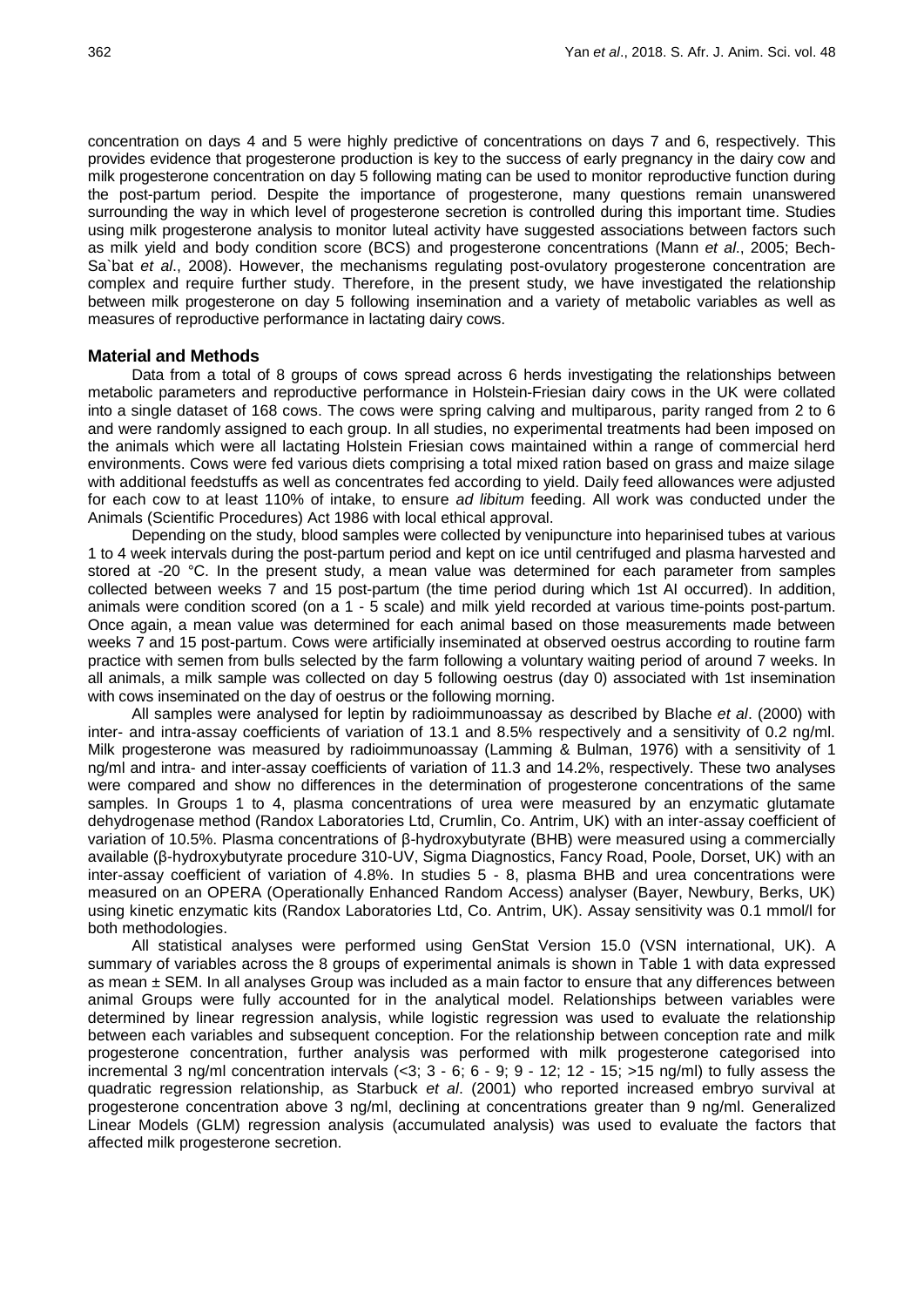| Variable                         | Group 1<br>$(n = 13)$ | Group 2<br>$(n = 19)$ | Group 3<br>$(n = 27)$ | Group 4<br>$(n = 37)$ | Group 5<br>$(n = 46)$ | Group 6<br>$(n = 5)$ | Group 7<br>$(n = 8)$ | Group 8<br>$(n = 13)$ |
|----------------------------------|-----------------------|-----------------------|-----------------------|-----------------------|-----------------------|----------------------|----------------------|-----------------------|
| Conception                       | 69.2                  | 10.5                  | 63.0                  | 56.8                  | 32.6                  | 60.0                 | 25.0                 | 38.5                  |
| (%)<br>Day 5 MP4                 |                       |                       |                       |                       |                       |                      |                      |                       |
| (ng/ml)<br>Day of                | $7.8 \pm 1.62$        | $5.5 \pm 0.54$        | $5.4 \pm 0.48$        | $10.6 \pm 0.88$       | $9.4 \pm 0.69$        | $12.9 \pm 1.72$      | $11.2 \pm 1.84$      | $5.7 \pm 0.97$        |
| 1 <sup>st</sup> Al<br>Milk yield | $64.5 \pm 5.08$       | $62.4 \pm 3.51$       | $65.6 \pm 3.95$       | $80.4 \pm 3.12$       | $89.2 \pm 3.45$       | $54.4 \pm 3.59$      | $61.5 \pm 7.33$      | $65.6 \pm 5.33$       |
| (I/d)<br>Condition               | $37.7 \pm 1.68$       | $39.3 \pm 1.60$       | $29.7 \pm 1.27$       | $37.1 \pm 0.99$       | $36.3 \pm 1.39$       | $33.4 \pm 3.24$      | $32.8 \pm 1.21$      | $27.5 \pm 1.49$       |
| score<br>Plasma leptin           | $1.6 \pm 0.19$        | $1.2 \pm 0.15$        | $2.1 \pm 0.15$        | $1.7 \pm 0.18$        | $1.8 \pm 0.15$        | $1.8 \pm 0.69$       | $1.1 \pm 0.22$       | $2.4 \pm 0.47$        |
| (ng/ml)                          | $1.7 \pm 0.19$        | $1.2 \pm 0.15$        | $3.5 \pm 0.35$        | $1.7 \pm 0.18$        | $1.8 \pm 0.15$        | $1.8 \pm 0.69$       | $1.1 \pm 0.22$       | $2.4 \pm 0.47$        |
| Plasma BHB<br>(mmol/l)           | $0.6 \pm 0.05$        | $0.9 \pm 0.06$        | $0.7 \pm 0.05$        | $0.7 \pm 0.03$        | $0.6 \pm 0.05$        | $0.5 \pm 0.04$       | $0.6 \pm 0.05$       | $0.6 \pm 0.03$        |
| Plasma urea<br>(mmol/l)          | $6.6 \pm 0.43$        | $5.8 \pm 0.19$        | $5.7 \pm 0.19$        | $6.3 \pm 0.19$        | $7.4 \pm 0.27$        | $7.10 \pm 0.47$      | $3.9 \pm 0.47$       | $5.4 \pm 0.38$        |

**Table 1** Mean (± SEM) concentrations for the variables measured in the 8 groups of lactating Holstein Friesian dairy cows used in the current study

MP4: milk progesterone; AI: artificial insemination; BHB: β-hydroxybutyrate

## **Results**

Mean ± SEM milk progesterone concentration on Day 5, milk yield, body condition score, days of first AI, plasma leptin, plasma BHB and plasma urea in cows that conceived to AI ( $n = 74$ ) or did not conceive (n = 94) are shown in Table 2. Logistic regression analysis revealed no significant effect of any variable on conception rate, though milk progesterone concentration tended to have an influence (*P* <0.07).

Table 2 Mean (± SEM) milk progesterone (MP4), milk yield, body condition score (BCS), days of 1<sup>st</sup> AI and plasma concentrations of metabolites in pregnant and non-pregnant cows

| <b>Parameters</b>          | Pregnant<br>$(n = 74)$ | Non-pregnant<br>$(n = 94)$ | <b>Significance</b> |  |
|----------------------------|------------------------|----------------------------|---------------------|--|
| Day 5 MP4 $(ng/ml)$        | $9.1 \pm 0.53$         | $7.7 \pm 0.52$             | 0.07                |  |
| Days of 1 <sup>st</sup> Al | $74.8 \pm 2.43$        | $73.9 \pm 2.49$            | ns                  |  |
| Milk yield (I/d)           | $34.2 \pm 0.93$        | $35.5 \pm 0.82$            | ns                  |  |
| Body condition score       | $1.9 \pm 0.05$         | $1.9 \pm 0.05$             | ns                  |  |
| Plasma leptin (ng/ml)      | $2.2 \pm 0.18$         | $1.8 \pm 0.13$             | ns                  |  |
| Plasma BHB (mmol/l)        | $0.7 \pm 0.04$         | $0.7 \pm 0.02$             | ns                  |  |
| Plasma urea (mmol/l)       | $6.2 \pm 0.17$         | $6.5 \pm 0.18$             | ns                  |  |

ns: mean value within a row did not differ significantly; MP4: milk progesterone; AI: artificial insemination; BHB: βhydroxybutyrate

However, further analysis of the relationship between milk progesterone concentration on day 5 and the outcome of insemination revealed a significant (*P* <0.001) quadratic relationship with both low (< 3ng/ml and 3 - 6 ng/ml) and high progesterone (>12ng/ml) concentrations associated with reduced conception rates (Figure 1). The proportion of cows with a day 5 milk progesterone concentration of < 3ng/ml was 10.7%.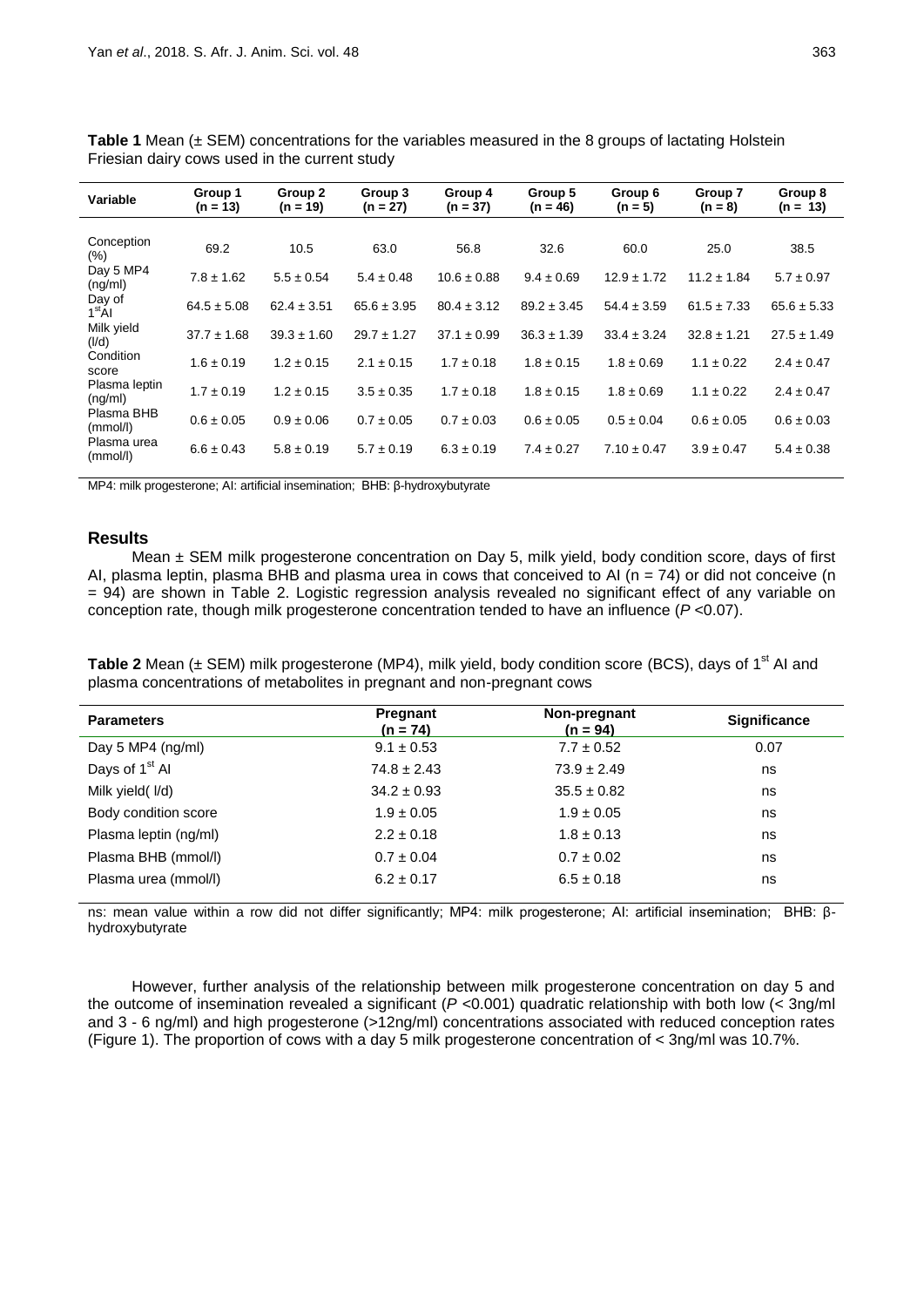

Quadratic regression revealed a significant (*P* <0.001) relationship between milk progesterone and conception rate.

**Figure 1** The relationship between milk progesterone concentration (ng/ml) o on day 5 following first insemination and conception rate in lactating Holstein Friesian cows.

The relationships between milk progesterone, milk yield, BCS, days of 1st AI, plasma leptin, plasma BHB and plasma urea are shown in Table 3. Concentration of milk progesterone on Day 5 after mating was positively associated with body condition score (*P* <0.05) and days of first AI (*P* <0.05) and negatively associated with plasma BHB (*P* <0.05), plasma leptin (*P* <0.07). Plasma leptin had a significant positive relationship (*P* <0.05) with body condition score and negative relationship with milk yield (*P* <0.01). Milk yield showed a significant negative association with BCS (*P* <0.05). There was also negative correlation between plasma urea concentration and days of first AI (*P* <0.05). Contrary to expectations, there was no relationship whatsoever between milk yield and progesterone concentration (Figure 2).

| MP4   | Leptin                                              | Milk yield                                     | <b>BCS</b>                   | Al Day            | <b>BHB</b> |
|-------|-----------------------------------------------------|------------------------------------------------|------------------------------|-------------------|------------|
|       |                                                     |                                                |                              |                   |            |
|       |                                                     |                                                |                              |                   |            |
|       |                                                     |                                                |                              |                   |            |
|       |                                                     |                                                |                              |                   |            |
|       |                                                     |                                                |                              |                   |            |
| 0.109 | 0.018                                               | $0.159*$                                       | 0.133                        | $0.172*$          | $-0.053$   |
|       | 0.144<br>$-0.045$<br>0.185<br>$0.169*$<br>$-0.173*$ | $0.286**$<br>$0.235**$<br>$-0.051$<br>$-0.060$ | $-0.211**$<br>0.034<br>0.048 | 0.103<br>$-0.146$ | 0.057      |

Table 3 The correlation coefficients between milk progesterone, milk yield, body condition score, days of 1<sup>st</sup> artificial insemination and plasma concentrations of metabolites

Mean values within a row with \* was positively associated with the parameter in the first column (\* *P* <0.05; \*\* *P* <0.01). MP4: milk progesterone; BCS: body condition score, AI: artificial insemination; BHB: β-hydroxybutyrate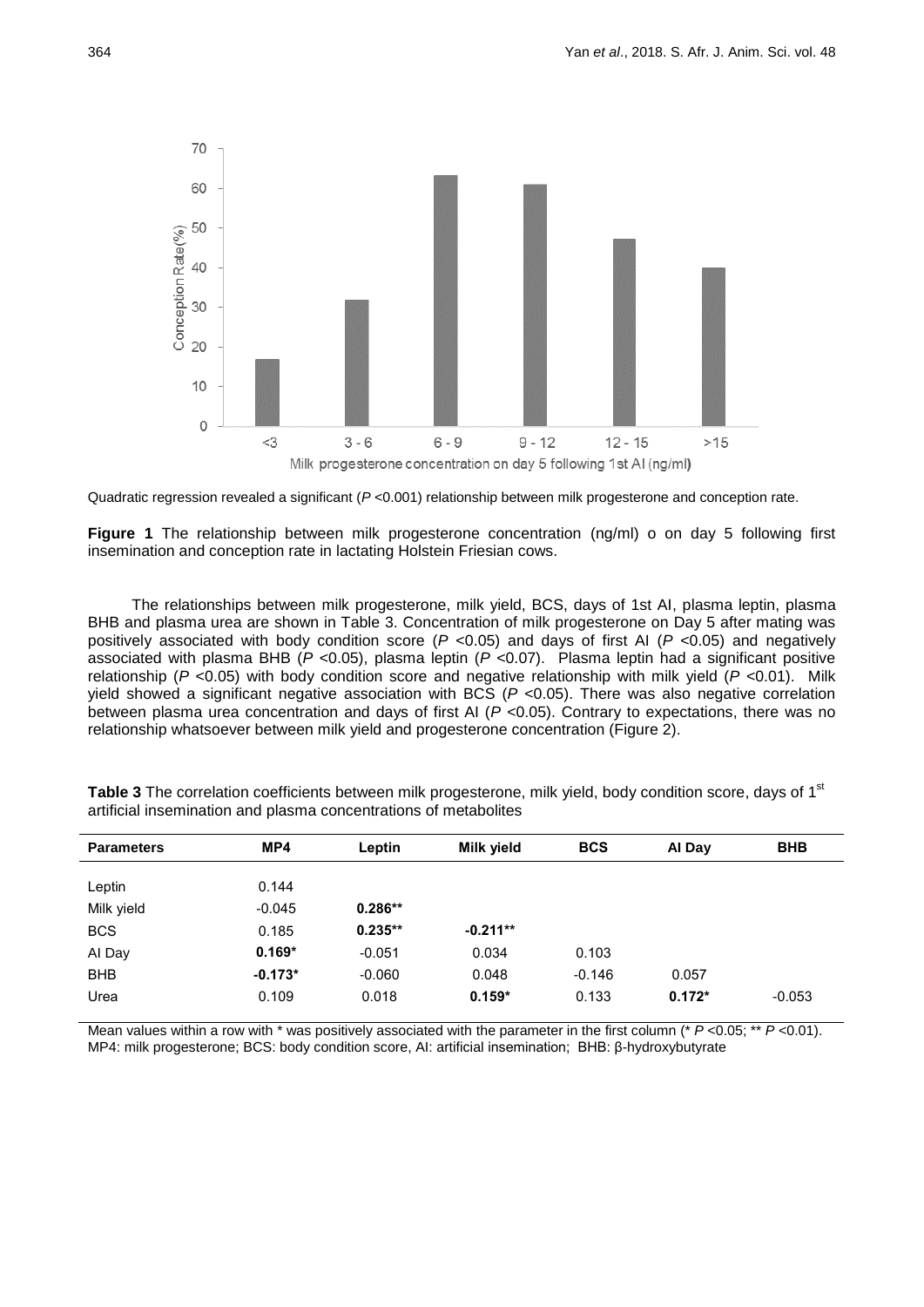

**Figure 2** Quadratic relationship between milk yield (kg per day) and the concentration of progesterone (ng/ml) in milk samples collected on day 5 following first insemination in Holstein Friesian cows

The outcomes of multiple linear regression analysis of the effect of the variables measured on day 5 milk progesterone are shown in Table 4. There was a significant influence of both group (*P* <0.001) and plasma leptin concentration (*P* <0.001) on milk progesterone concentration. All the other variables had no significant influence on milk progesterone concentration.

| <b>Parameters</b>                       | Significance P |  |  |  |
|-----------------------------------------|----------------|--|--|--|
| Group                                   | < .001         |  |  |  |
| Plasma leptin (ng/ml)                   | < .001         |  |  |  |
| Body condition score                    | 0.169          |  |  |  |
|                                         | 0.144          |  |  |  |
| Milk yield (I/d)<br>Plasma BHB (mmol/l) | 0.233          |  |  |  |
| Days of 1 <sup>st</sup> Al              | 0.324          |  |  |  |
|                                         |                |  |  |  |
| Plasma urea (mmol/l)                    | 0.928          |  |  |  |

AI: artificial insemination; BHB: β-hydroxybutyrate

## **Discussion**

Progesterone (P4) is considered the gold standard for evaluation of the reproduction status for research purposes (Adriaens *et al*., 2017). A number of studies in dairy cows have reported an association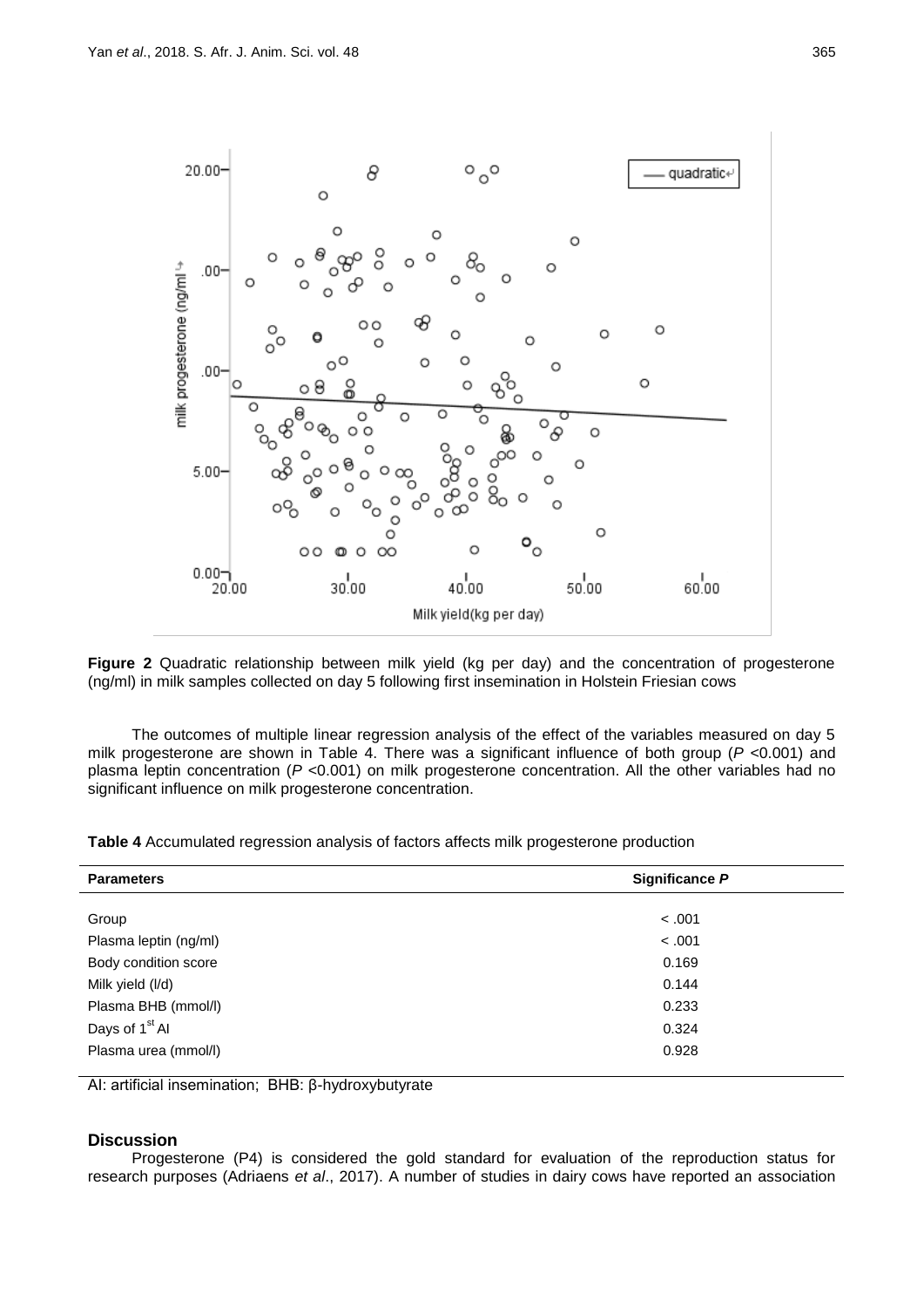between insufficient maternal progesterone production during the early pregnancy period and early embryo loss (Larson *et al*., 1997; Mann & Lamming, 2001; Starbuck *et al*. 2001; Hommeida *et al*., 2004; Green *et al*., 2005; Mann *et al*., 2006; McNeil *et al*., 2006). Progesterone concentrations on 5-10 days after insemination were higher in pregnant than non-pregnant cows in some studies (Hansel, 1981; Fonseca *et al*., 1983; Lamming *et al*., 1989; Larson *et al*., 1997; Hommeida *et al*., 2004), but not in others (Sreenan & Diskin, 1983; Nosier *et al*., 1992; Green *et al*., 2005). In the current study, the overall mean milk progesterone levels in pregnant cows did not differ significantly from non-pregnant cows (*P* <0.07) but there was a strong quadratic relationship with both low and high milk progesterone concentrations associated with reduced conception rates. Thus it would appear that, as well as inadequate progesterone levels, excessive progesterone levels on day 5 also present a problem. Whether these high progesterone concentrations are the result of premature development of luteal function leading to embryo–uterus asynchrony or simply reflect mistimed inseminations remains to be determined. Within the parameters of the present study, milk progesterone concentration between 6 - 12 ng/ml on Day 5 was consistent with maximal conception rate with lower or higher concentrations resulting in reduced conception rate. Similar trends in the relationship between progesterone and fertility were observed in other studies. For example, Starbuck *et al*. (2001) reported maximum conception rates at day 5 milk progesterone concentrations of 7 - 8 ng/ml while Stronge *et al*. (2005) similarly reported that maximal embryo survival with milk progesterone concentration of 7.4 ng/ml on Day 5. Cows with subnormal progesterone concentrations have a stronger luteolytic signal, which might predispose to a higher incidence of embryo loss (Mann & Lamming, 1995).

In an attempt to identify factors that affect milk progesterone concentrations, we found that plasma leptin has the most important influence on the milk progesterone concentration in dairy cows on Day 5 after mating. Previously, leptin has been shown to affect ovarian function in the cow and has been shown to have direct effects on both granulosa and theca cell function (Spicer, 2001). Nicklin *et al*. (2007) also reported the expression of leptin receptors at all stages of bovine CL, suggested that the bovine ovary is a target for leptin action, but leptin only stimulated progesterone production in the presence of IGF-1 in cultured luteal explants. Whether the association with leptin results from direct effects on the ovary or through other factors needs further study. Leptin concentrations reflect body fat levels and so higher leptin levels may reflect higher body fat reserves which could be associated with better energy status and better reproductive function. In the present study, plasma leptin showed a moderate correlation with body condition score, it was similar to other reports in dairy cows (Ehrhardt *et al*., 2000; Mann *et al*., 2005). In the past, body condition score has been used as a subjective method to assess body composition and energy balance status of dairy cattle (Dechow *et al*., 2001; Dechow *et al*., 2002; Pryce *et al*., 2001; Veerkamp *et al*., 2001). Cows that went through a period of net energy balance postpartum displayed significantly lower progesterone concentrations (Villa-Godoy *et al*.,1988; Sartori *et al*., 2004). This implies that net energy balance inhibited luteal capability for secreting progesterone, or a higher rate of metabolization in the liver of lactating cows. The significant influence of leptin on milk progesterone secretion and its correlation with BCS suggests that leptin concentration is a much better indicator of body fatness or metabolic status in lactating dairy cows.

A number of studies have reported lower progesterone concentrations in higher yielding cows and suggested increased metabolic clearance of progesterone as the principle cause of luteal inadequacy (Lopez *et al*., 2005; Wiltbank *et al*., 2014). However, in the present study, we found no relationship whatsoever between milk yield and the concentration of progesterone during a critical period of early pregnancy. It may due to the low number of animals or the variation between cows. Consequently, it is required that greater numbers of animals should be used in future experiments to draw conclusions.

## **Conclusion**

While there was not an overall significant difference in milk progesterone concentration between those cows that conceived and those that failed to conceive there was a strong quadratic relationship with both low and high milk progesterone associated with reduced conception. The key variable associated with milk progesterone concentration appeared to be the plasma concentration of leptin with milk yield, contrary to expectations, demonstrating no relationship whatsoever.

### **Acknowledgements**

The authors are grateful to all the farm staff who contributed to this study and to staff at the Royal Veterinary College for performing some of the assays. The work was funded by the Milk Development Council, DEFRA and the National Science Foundation of China (31601943).

#### **Authors' Contributions**

LY Yan collected the data and drafted the manuscript. RS Robinson performed the statistical analysis. GE Mann designed the study and helped to draft the manuscript. ZD Shi participated in the design of the study. All authors read and approved the final manuscript.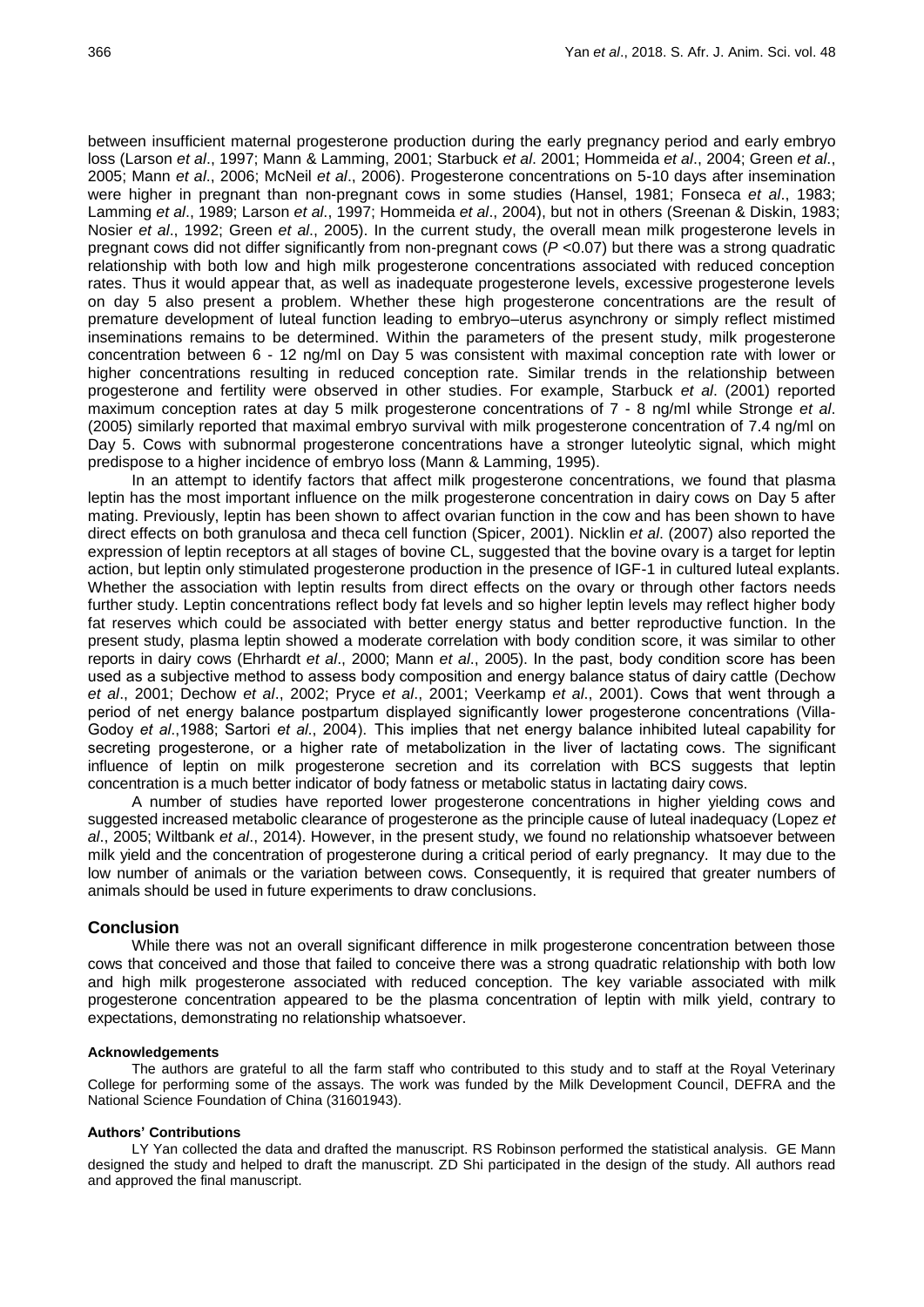#### **Conflict of Interest Declaration**

The authors confirm that they have no conflicts of interest to declare.

#### **References**

- Adriaens I., Huybrechts, T., Geerinckx, K., Daems, D., Lammertyn, J., De Ketelaere, B., Saeys, W. & Aernouts, B., 2017. Mathematical characterization of the milk progesterone profile as a leg up to individualized monitoring of reproduction status in dairy cows. Theriogenology 103, 44-51.
- Bech-Sa`bat, G., Lo´pez-Gatius, F., Ya´niz, J.L., Garcı´a-Ispierto, I., Santolaria, P., Serrano, B., Sulon, J., de Sousa, N.M. & Beckers, J.F., 2008. Factors affecting plasma progesterone in the early fetal period in high producing dairy cows. Theriogenology 69, 426-432.
- Bisinotto, R.S., Chebel, R.C. & Santos, J.E., 2010. Follicular wave of the ovulatory follicle and not cyclic status influences fertility of dairy cows. J. Dairy Sci. 93, 3578-3587.
- Blache, D., Tellam R.L., Chagas L.M., Blackberry M.A., Vercoe P.E. & Martin, G.B., 2000. Level of nutrition affects leptin concentrations in plasma and cerebrospinal fluid in sheep. J. Endocrinol. 165, 625- 637.
- Bulman, D.C. & Lamming, G.E., 1978. Milk progesterone levels in relation to conception, repeat breeding and factors influencing acyclicity in dairy cows. J. Reprod. Fertil. 54, 447-458.
- Dechow, C.D., Rogers, G.W. & Clay, J.S., 2001. Heritabilities and correlations among body condition scores, production traits, and reproductive performance. J. Dairy Sci. 84, 266-275.
- Dechow, C.D., Rogers, G.W. & Clay, J.S., 2002. Heritability and correlations among body condition score loss, body condition score, production and reproductive performance. J. Dairy Sci. 85, 3062-3070.
- Ehrhardt, R.A., Slepetis, R.M., Siegal-Willott, J., Van Amburgh, M.E., Bell, A.W. & Boisclair, Y.R., 2000. Development of a specific radioimmunoassay to measure physiological changes of circulating leptin in cattle and sheep. J. Endocrinol. 166, 519-528.
- Fonseca, F.A., Britt, J.H., McDaniel, B.T., Wilk, J.C. & Bakes, A.H., 1983. Reproductive traits of Holsteins and Jerseys. Effect of age, milk yield, clinical abnormalities on involution of cervix and uterus, ovulation, estrous cycles, detection of estrus, conception rate and days open. J. Dairy Sci. 66, 1128-1147.
- Graham, J.D. & Clarke, L.L., 1997. Physiological action of progesterone in target tissue. Endocr. Rev. 18, 502-519.
- Green, M.P., Hunter, M.G. & Mann, G.E., 2005. Relationships between maternal hormone secretion and embryo development on day 5 of pregnancy in dairy cows. Anim. Reprod. Sci. 88, 179-189.
- Hansel, W., 1981. Plasma hormone concentrations associated with early embryo mortality in heifers. J. Reprod. Fertill. 30 (Suppl), 231-239.
- Hommeida, A., Nakao, T. & Kubota, H., 2004. Luteal function and conception in lactating cows and some factors influencing luteal function after first insemination. Theriogenology 62, 217-225.
- Kafi M. & Mirzaei A., 2010. Effects of first postpartum progesterone rise, metabolites, milk yield, and body condition score on the subsequent ovarian activity and fertility in lactating Holstein dairy cows. Trop. Anim. Health Prod. 42, 761- 767.
- Lamming, G.E. & Bulman, D.C., 1976. The use of milk progesterone radioimmunoassay in the diagnosis and treatment of subfertility in dairy cows. Br. Vet. J. 132, 507-517.
- Lamming, G.E., Darwash, A.O. & Back, H.L., 1989. Corpus luteum function in dairy cows and embryo mortality. J. Reprod. Fertil. 37 (Suppl), 245-252.
- Larson, S.F., Butler, W.R. & Currie, W.B., 1997. Reduced fertility associated with low progesterone postbreeding and increased milk urea Nitrogen in lactating cows. J. Dairy Sci. 80, 1288-1295.
- Lopez, H., Caraviello, D.Z., Satter, L.D., Fricke, P.M. & Wiltbank, M.C., 2005. Relationship between level of milk production and multiple ovulations in lactating dairy cows. J. Dairy Sci. 88, 2783-2793.
- Mann, G.E., Fray, M.D. & Lamming, G.E., 2006. Effects of time of progesterone supplementation on embryo development and interferon-t production in the cow. Vet. Journal 171, 500-503.
- Mann, G.E. & Lamming, G.E., 1995. Progesterone inhibition of the development of the luteolytic signal in cows. J. Reprod. Fertil. 104, 1-5.
- Mann, G.E. & Lamming, G.E., 2001. Relationship between the maternal endocrine environment, early embryo development and the inhibition of the luteolytic mechanism in the cow. Reproduction 121,175-180.
- Mann, G.E., Mann, S.J., Blache, D. & Webb, R., 2005. Metabolic variables and plasma leptin concentrations in dairy cows exhibiting reproductive cycle abnormalities identified through milk progesterone monitoring during the *post partum* period. Anim. Reprod. Sci. 88,191-202.
- McNeill, R.E., Diskin, M.G., Sreenan, J.M. & Morris, D.G., 2006. Associations between milk progesterone concentration on different days and with embryo survival during the early luteal phase in dairy cows Theriogenology 65, 1435- 1441.
- Morris D. & Diskin M., 2008. Effect of progesterone on embryo survival. Animal 2(8), 1112–1119.
- Nicklin, L.T., Robinson, R.S., Marstes, P., Campbell, B.K., Mann, G.E. & Hunter, M.G., 2007. Leptin in the bovine corpus luteum: receptor expression and effects on progesterone production. Mol. Repro. Dev. 74, 724-729.
- Nosier, M.B., Gyawu, P. & Pope, G.S., 1992. Progesterone concentration in defatted milk in dairy cows in early pregnancy. Br. Vet. J. 148, 45-53.
- Pryce, J.E., Coffey M.P. & Simm G., 2001. The relationship between body condition score and reproductive performance. J. Dairy Sci. 84, 1508-1515.
- Sartori R., Haughian, J.M., Shaver, R.D., Rosa, G.J.M. & Wiltbank, M.C., 2004. Comparison of ovarian function and circulating steroids in estrous cycles of Holstein heifers and lactating cows. J. Dairy Sci.87, 905-920.
- Spicer, L.J., 2001. Leptin: a possible metabolic signal affecting reproduction. Domest. Anim. Endocrinol. 21, 251-270.